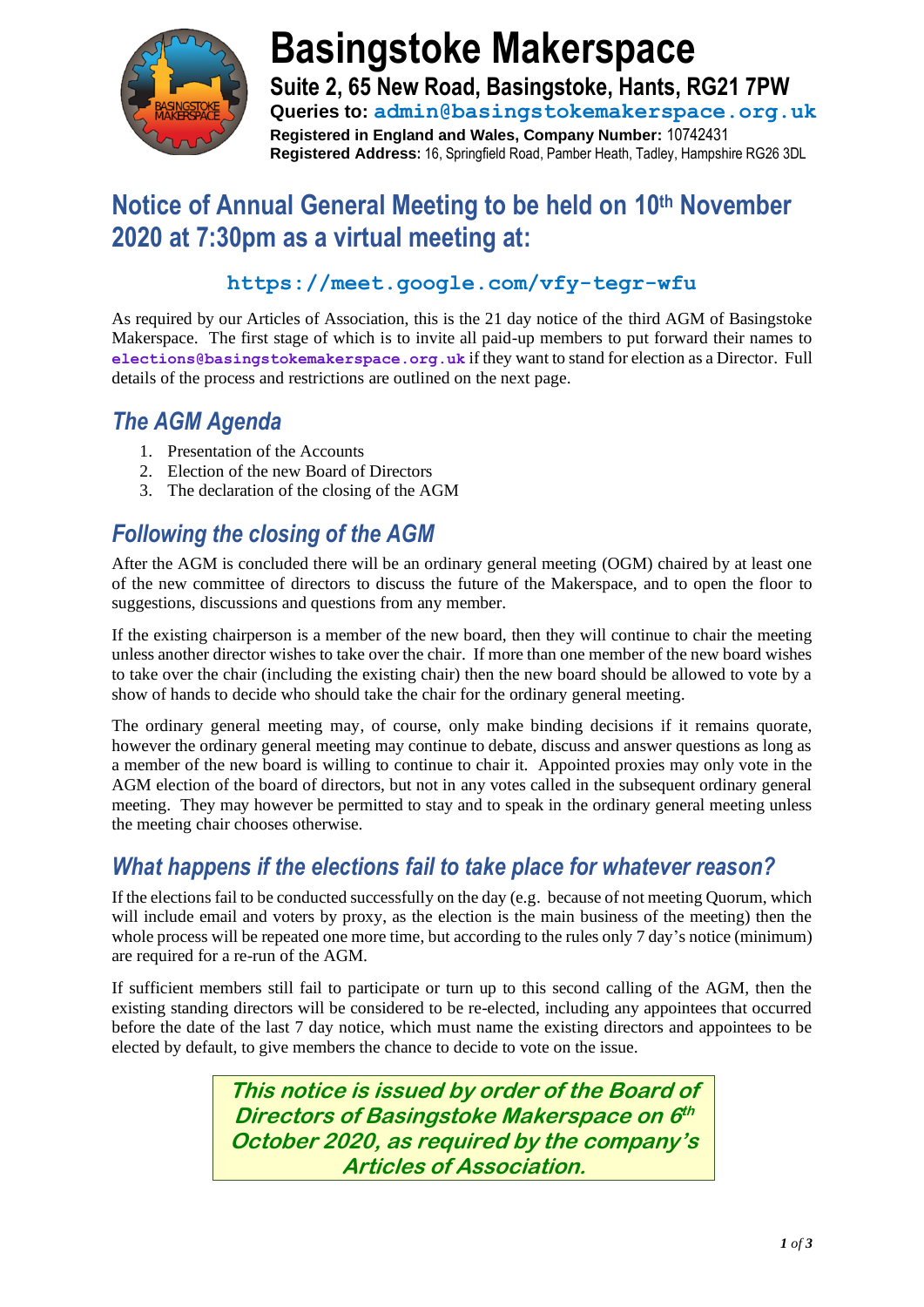

## **Basingstoke Makerspace Suite 2, 65 New Road, Basingstoke, Hants, RG21 7PW Queries to: admin@basingstokemakerspace.org.uk**

**Registered in England and Wales, Company Number:** 10742431 **Registered Address:** 16, Springfield Road, Pamber Heath, Tadley, Hampshire RG26 3DL

### **The Rules for standing for election as a company director**

If you are a paying member of standing - that is to say, you have been a paid-up member for more than three months, then you are entitled to put forward your name for the election. It is advisable that you should have participated in the committee before standing, but not obligatory.

To put your name forward you must email **elections@basingstokemakerspace.org.uk** (which will automatically be forwarded to all current Directors and to the committee forum) before midnight on the 18<sup>th</sup> October 2020, two days before the 14 day notice, which will be issued by midday on  $20<sup>th</sup>$ October. You will get an acknowledgement email from **admin@basingstokemakerspace.org.uk** - so watch out for that to ensure that your submission has been received and accepted.

### *The Rules for running the Election*

When the 14 day notice is issued (or any subsequent 7 day notice if the first AGM or election fails to be held), it will detail the candidates that are standing in the election, and issue the means of submitting an email vote or appointing a proxy to vote in person on the day. All notices will be considered sent if they are sent to the email registered when signing up for GoCardless, which is our primary means of establishing who our members are (which is a legal requirement).

Any proxy appointed or email vote submitted can be replaced by a vote in person on the day, for example if the voter changes their mind in the interim, or in the event of a second AGM being called by 7 day notice because of the failure of the first attempt to meet quorum or otherwise be legitimately held. Appointed proxies will be considered to still be legitimate for subsequent re-running of the same election unless or until the person appointing that proxy withdraws their consent by appearing in person at the virtual meeting holding the election, and by making their presence and withdrawal of that consent clear when the members present at the election are invited to declare any such withdrawal of consent before voting papers are issued to those present.

Therefore, the officer presiding over proceedings as chair of the AGM must formally declare that invitation to those present to declare any withdrawn proxy appointments or email votes *before* the election commences. Any withdrawn email votes must be clearly marked as withdrawn, but must be preserved as evidence alongside all other voting materials to be temporarily archived.

Votes submitted by proxy voters must be clearly indicated as proxy votes in order to preserve the record. After the first year's AGM, a third of serving Directors (or anyone appointed as a temporary Director without being elected) are obliged to stand down each year, starting with the longest serving - or by straw poll if there are no volunteers or clear choices by the rules. Directors forced to stand-down may immediately re-stand for election, if they so wish.

### *This year's position (2020)*

This year Brian Catchpoole has already resigned as a director, Nigel Berrie has indicated an intention to resign at the AGM. So only one remaining director needs to resign to fulfill the obligation to have 1/3 of directors stand for reelection. Mark de Roussier has volunteered to resign and indicated his desire to re-stand. This brings the count of resigned directors to three.

Only a maximum of 9 Directors may legitimately serve at any given time, with Mark removed there are 5 remaining existing directors, Mark has indicated that he will stand for re-election so if 3 or fewer additional candidates stand, they all have the potential to be selected. If more than 3 additional candidates stand those with the most votes will be elected until all the available directorships have all been allocated.

If there is a draw, then those drawing will either have to come to an agreement as to who has won, or else the outcome of the election for those candidates will be decided by random method agreed by a